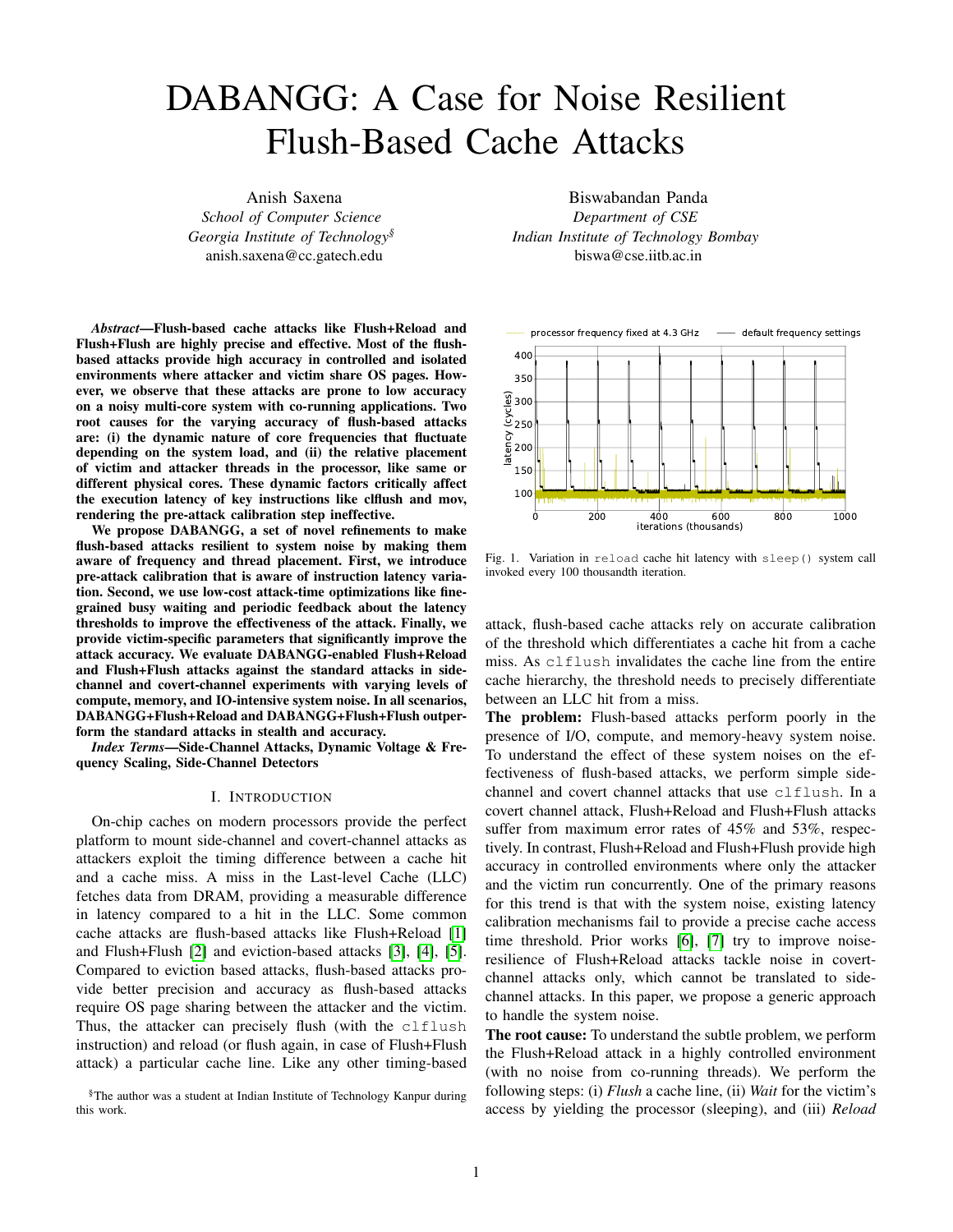

<span id="page-1-0"></span>Fig. 2. Variation in reload cache hit latency with relative placement of attacker and victim processes. All cores run at the (fixed) base frequency.

the same cache line that is flushed in step (i). We perform these three steps for thousands of attack iterations, where one iteration involves the above mentioned three steps. Figure [1](#page-0-0) shows the variation in execution latency of a reload cache hit with the mov1 instruction. For the rest of the paper, we refer to movl as the reload instruction. We use the rdtsc instruction to measure the execution time of instructions. At every 100 thousandth iteration, we use sleep() function to sleep for 1 second, which results in the black curve. Note that in a real attack, an attacker will not sleep for one second. Next, we fix the processor frequency at 4.3 GHz and repeat the same experiment. The latency remains constant at around 100 cycles.

It is clear from Figure [1](#page-0-0) that the reload latency increases drastically just after the sleep() system call. The increase in latency is due to a change in processor frequency, which is triggered by the underlying Dynamic Voltage and Frequency Scaling (DVFS) [8] controller. If an attacker sets a latency threshold to distinguish a cache hit from a miss anywhere between 100 to 400 cycles, this results in false positives and reduces the effectiveness of flush-based attacks. The frequency-oblivious latency threshold leads to low accuracy in flush-based cache attacks.

Even if we fix the frequency of all the cores, the latency of reload cache hit is still dependent on where the victim and attacker threads are located in the processor (refer to Figure [2\)](#page-1-0). The reload hit latency when the two threads run on the same (multi-threaded) physical core is different from when they run on different physical cores. Didier and Maurice [9], for instance, show that incorporating CPU interconnect topology plays an important role in calibrating clflush threshold. In this paper, we study the effect of frequency on latency variation that impacts accuracy of attacks, even on a single core CPU.

*Thus, in a noisy system with various co-running applications, the DVFS controller throttles up and down the processor frequency according to system load. However, instructions such as rdtsc that measure the timing are unaffected by the change in the processor frequencies. Consequently, when the processor runs at a lower frequency, rdtsc reports higher*

*latency even in case of a cache hit. This is further complicated by the relative placement of victim and attacker threads on the processor.*

Our goal is to improve the effectiveness of flush-based attacks in presence of extreme system noise by making them resilient to the effect of frequency and thread placement changes.

Our approach: We propose refinements that ensure the cache access latency threshold remains consistent and resilient to system noise by improving the calibration technique and the attacker's waiting strategy. We name our refinements as DABANGG [§](#page-1-1). Overall, our key contributions are as follows:

- We analyze the major shortcomings of existing flushbased attacks and argue for noise resilient flush-based attacks (Section [III\)](#page-2-0).
- We propose DABANGG refinements that makes the flush-based attacks resilient to system noise (Section [IV\)](#page-4-0).
- We evaluate the standard and DABANGG-refined attacks in the presence of different levels of compute, memory, and I/O system noise (Section V).

In the following sections, we discuss current flush-based attacks, defenses, and optimizations (Section [II\)](#page-1-2), analyze the shortcomings of current attacks (Section [III\)](#page-2-0), describe our refinements (Section [IV\)](#page-4-0), present experimental results (Section V), discuss countermeasures (Section VI), and finally present our conclusions (Section VIII).

#### II. BACKGROUND

# <span id="page-1-2"></span>*A. Dynamic Voltage & Frequency Scaling*

Frequency and voltage are the two important run-time parameters managed through DVFS. Hardware and software components work cooperatively to realize this scheme.

Hardware support: A majority of modern processors are capable of operating in various clock frequency and voltage combinations referred to as the Operating Performance Points (OPPs) or Performance states (P-states) [10]. Conventionally, frequency is actively manipulated by the software component. Therefore, performance scaling is sometimes referred to as *frequency scaling*. The P-states can be managed through kernel-level software. They can also be managed directly through a hardware-level subsystem, termed Hardwaremanaged P-states (HWP). Intel uses the Enhanced SpeedStep technology [11], and AMD uses Cool'n'Quiet and PowerNow! [12] technologies for HWP. In this case, the processor selects P-states based on its assessment of system load, although the driver can provide hints to the hardware. The nature of these hints depends on the scaling algorithm (power governor). Another technology of interest is Intel's Turbo Boost [13] (analogously, AMD's Turbo Core [14]) technology, which allows to temporarily boost the processor's frequency to values above the base frequency.

Depending on the processor model, Intel processor provides core-level granularity of frequency-scaling termed as the Per-Core P-State (PCPS), which independently optimizes

<span id="page-1-1"></span><sup>§</sup>DABANGG is a Hindi word that means *fearless*. We believe DABANGG refinements will make a flush-based attacker fearless of the system noise.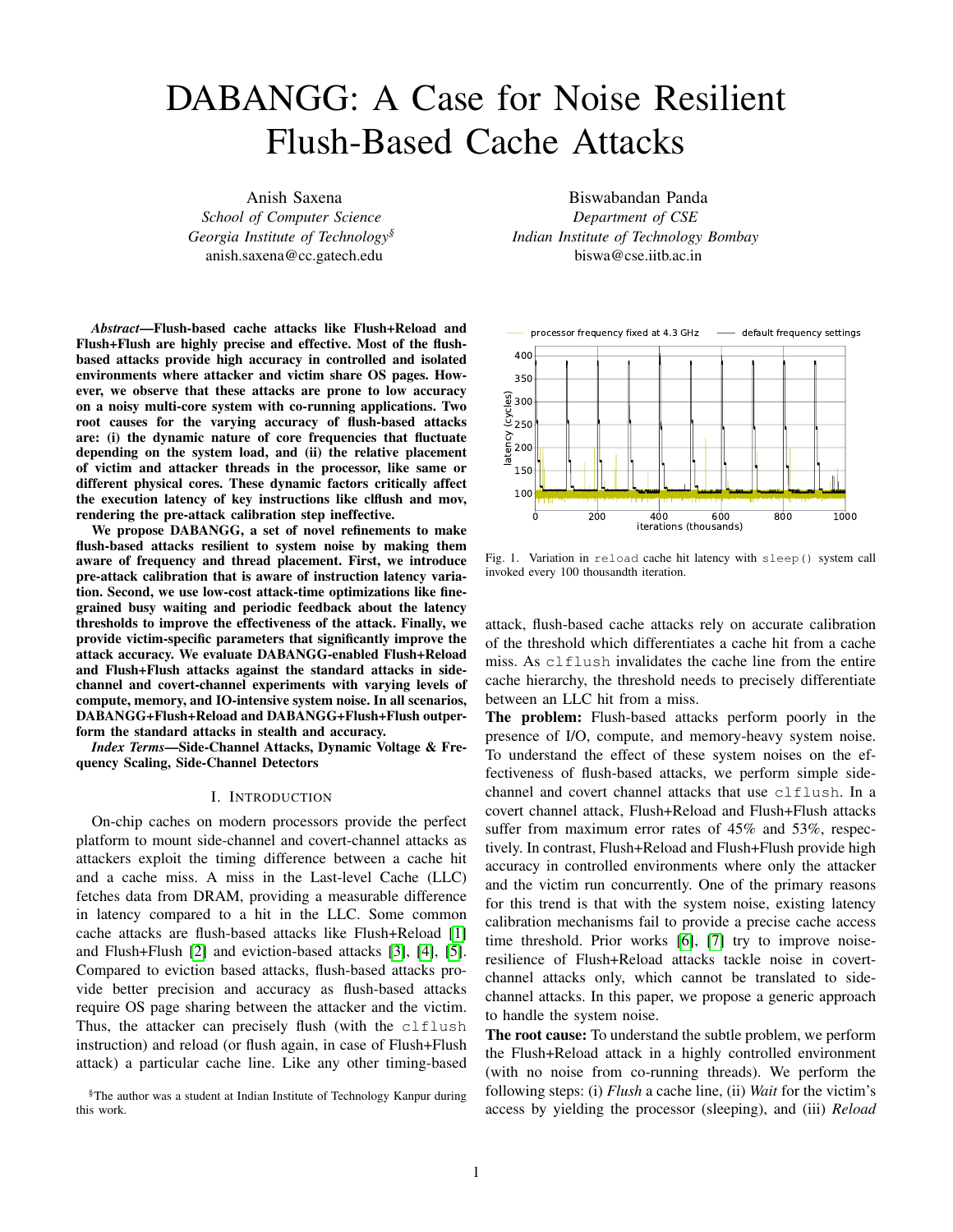### frequency for each physical core [15].

Software support: The CPUFreq subsystem in Linux coordinates frequency scaling in software and is accessible by a write-privileged user via the /sys/devices/system/cpu/ policy interface. Finetuning of this interface is possible through the sysfs interface objects. Modern Intel processors come with pstate drivers providing fine granularity of frequency scaling. It works at a logical CPU level, that is, a system with eight physical cores with hyper-threading enabled (two logical cores per one physical core) has 16 CPUFreq policy objects, although the physical frequency domain is at the physical core level (in case of PCPS) or at the socket level.

#### *B. Timekeeping mechanism*

Most of the x86\_64 based processors use the IA32\_TIME\_STAMP\_COUNTER Model-Specific Register (MSR) to provide a timekeeping mechanism. Different processor families increment the timestamp counter (TSC) differently. There are two modes of incrementing TSC: (i) to increment at the same rate as the processor clock and (ii) to increment at a rate independent of the processor clock. Modern Intel processors use the second mode [16]. *Thus, the TSC increments at a constant rate and is invariant of processor core frequency changes.*

#### *C. Flush-Based Cache Attacks*

Flush-based attacks such as Flush+Reload and Flush+Flush use clflush instruction that invalidates cache block(s) from all levels of cache hierarchy and the corresponding data is written back to memory [16]. In a cross-core attack, the attacker core flushes (using clflush instruction) cache line address(es) from all levels of caches including remote cores' caches and the shared LLC. Later, the attacker core reloads (Flush+Reload) or flushes (Flush+Flush) the same line address(es).

The three phases: Flush+Reload and Flush+Flush work in three phases: (i) flush phase, where the attacker core flushes (using clflush instruction) the cache line address(es) of interest. (ii) Wait phase, where the attacker waits for the victim to access the flushed address, as it is not present in the entire cache hierarchy. If the victim accesses the flushed address, then it loads the address into the shared LLC. (iii) Reload (Flush in case of Flush+Flush) phase, where the attacker reloads (or flushes) the cache line address and measures the latency. If the victim accesses the cache line between phase I and III, then in case of Flush+Reload attack, the attacker core gets an LLC hit (LLC access latency), else an LLC miss (DRAM access latency). In case of Flush+Flush attack, the attacker core gets a clflush hit latency if the victim accesses the cache line between phase I and III, else a clflush miss latency. Since no memory accesses are performed in the case of Flush+Flush attack, it is harder to detect using performance counters which record cache references and misses, compared to Flush+Reload attack [2]. This makes the Flush+Flush attack stealthy.

TABLE I SYSTEM CONFIGURATION FOR ANALYSIS AND EXPERIMENTS.

<span id="page-2-1"></span>

| Ubuntu 18.04.1 LTS, 8 Hyper-Threaded Intel Xeon W-2145 Skylake cores |  |  |  |  |
|----------------------------------------------------------------------|--|--|--|--|
| Frequency: Base - 3.7 GHz, Minimum - 1.2 GHz, Turbo - 4.5 GHz        |  |  |  |  |
| L1-D and L1-I: 32KB, 8 way, L2: 1 MB, 16-way                         |  |  |  |  |
| Shared L3: 11MB, 11-way, DRAM: 16 GB                                 |  |  |  |  |

Latency threshold and wait time: Flush-based attacks exploit the difference in execution latency of clflush and reload instructions depending on whether they get a cache hit or a miss for the monitored address(es). The attacker waits in between phase I and phase III to provide adequate time for the victim to access the cache. Waiting time plays an important role in the overall effectiveness of flush-based attacks. Usually, the three phases are executed step-by-step in a loop, which we refer to as the *attack loop*. The attacker program may be synchronous or asynchronous with respect to the spy program.

#### III. ANALYSIS

#### <span id="page-2-0"></span>*A. Experimental Setup*

Table [I](#page-2-1) shows our system configuration. Though we use an Intel machine, we perform our experiments and find our proposal is equally effective on AMD based x86\_64 machines (AMD A6-9220 RADEON R4) and macOS X (Version: 10.15.4). We use the stress tool [17] to generate computeintensive and IO-intensive noise, and SPEC 2017 mcf [18] benchmark to generate memory-intensive noise. mcf is a standard benchmark used in the computer architecture community for memory systems research with an LLC misses per kilo instructions (MPKI) of over 100.

Noise Levels: We generate noise as a combination of Compute-Memory-IO (C-M-I) intensive noise, where each component can have a low (L) or high (H) noise-level, thereby generating 8 combinations spanning L-L-L to H-H-H.

At the high noise level (H-H-H), eight CPU-intensive, eight IO-intensive and eight memory-intensive threads are running simultaneously, pushing the core runtime-usage to 100% on all cores (observed using htop). High level of computeintensive noise results in high core frequencies on which the relevant code executes. In contrast, a high level of IO-intensive noise result in lower core frequencies because IO-intensive applications sleep and wake up on interrupts. Power governors take clues from application behavior to tune the frequency domains accordingly.

#### *B. Variable Execution Latency*

The flush-based attacks rely on the execution timing difference between a cache hit and a miss. The attacker expects instruction latency to vary based on the microarchitectural state (that is, cache hit or cache miss), and this is the premise for flush-based attacks. However, the latency variation for the same microarchitectural state (for example, a reload instruction that hits in cache) is not accounted for in the standard flush-based attack loops. We plot the variable cache hit and miss latency for clflush instruction as a function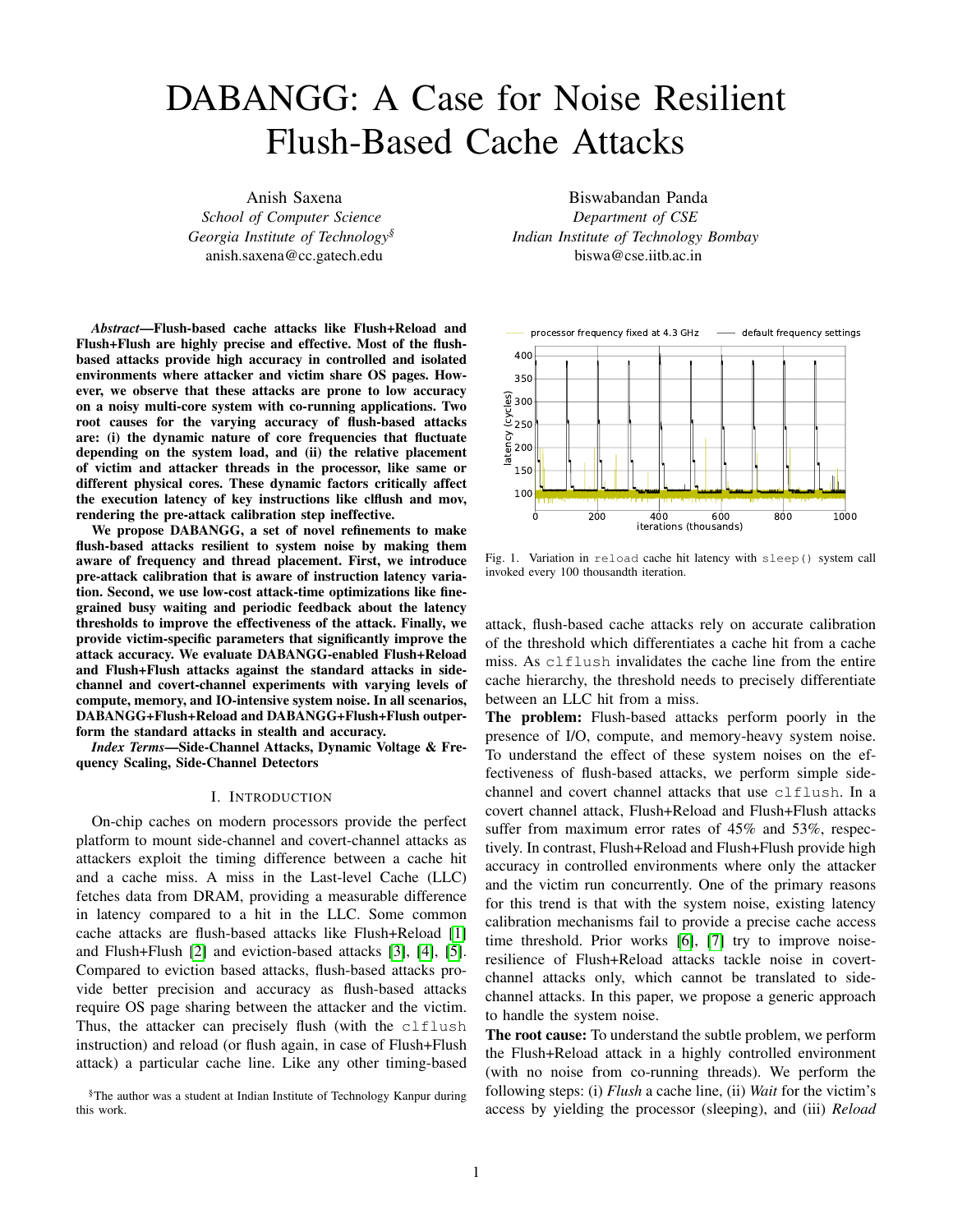<span id="page-3-0"></span>

Fig. 3. (a) and (b) show the variation of clflush and reload latency, respectively, at default frequency scaling settings. The attacker and victim processes run at L-L-L noise level and are not pinned to any cores. As the attacker loop runs for more iterations, the processor frequency increases, resulting in lower observed latency. We compute the threshold using standard attack calibration tools available at [https://github.com/IAIK/flush](https://github.com/IAIK/flush_flush)\_flush.

of attack loop iterations in Figure [3\(a\),](#page-3-0) and for reload instruction in Figure [3\(b\).](#page-3-1)

Root Causes: The variation in latency of instruction execution with same micorarchitectural state is due to two rootcauses: (i) the Dynamic Voltage & Frequency Scaling (DVFS) and (ii) OS scheduling behavior.

*1) Dynamic Voltage & Frequency Scaling:* DVFS changes the frequency of the processor, while the timekeeping mechanism in modern  $x86$  64 based machines is invariant of these frequency changes. Thus, the time-stamp counter increments like a wall-clock and the DVFS-induced latency variation is visible in its readings. Modern processors use different frequency domains for the cores and the LLC and memory controllers that, as per Intel terminology, form part of the Uncore [19]. The Uncore's frequency and power are managed separately and in general do not change frequency when a core frequency transition occurs.

*2) OS Scheduling Behavior:* The OS can schedule processes on any logical CPU as per its scheduling policy behavior. Usually, at lower noise-levels (L-L-L, L-L-H, L-H-L, H-L-L), the OS tries to schedule distinct processes on distinct physical cores to maximize availability of resources like private caches for each process. Thus, the attacker and victim processes are present on distinct cores, sharing only the LLC. However, at high noise-levels (H-H-H, H-H-L, H-L-H, L-H-H), as such scheduling is not always possible, the attacker and victim processes may be scheduled on the same physical core. The latency of an LLC cache reference depends on the mapping of attacker and victim processes to cores. This latency difference is more pronounced if the LLC is sliced [20], which is common for processors with large number of cores, including the Xeon processor in our experimental setup. The same argument extends to NUMA nodes wherein the latency difference is even more significant [9].

We now analyze the effect of (i) and (ii) together and its impact on instruction latency by focusing on clflush. Figure [4](#page-3-2) shows the variation in clflush latency at different configurations of fixed processor frequencies and relative

<span id="page-3-1"></span>

<span id="page-3-2"></span>Fig. 4. Variation of clflush latency for different configurations at fixed frequencies (denoted by the curves) and L-L-L noise level. The attacker runs on core-0  $(C_0)$ . In configuration 1, there are no victim accesses and attacker measures clflush miss latency. In configurations 2 and 3, victim runs on  $fC_0g$  (same logical core) and  $fC_1g$  (different physical core), respectively. In configurations 4 to 6, a multi-threaded victim runs on  $fC_0$ ;  $C_1g$ ,  $fC_1$ ;  $C_2$ ;  $C_3g$ , and  $fC_0$ ;  $C_1$ ;  $C_2$ ;  $C_3g$  respectively. Attacker measures clflush hit latency in configurations 2 to 6.

victim placement. For all curves (representing system at different frequencies), going from same logical core to different physical core (configurations 2 and 3, respectively) represents a measurable increase in clflush hit latency. Moreover, for all configurations (representing different relative placement of victim and attacker processes), there is considerable difference in latency at low processor frequency (red curve) and high processor frequencies (black and green curves). Depending on the system noise level, any of red, green, or black curves at configurations 2 to 6 can represent the  $c1f$ lush hit latency.

Takeaway: The instruction execution latency at a given microarchitectural state depends on frequency as well as mapping of victim and attacker processes to logical and physical cores.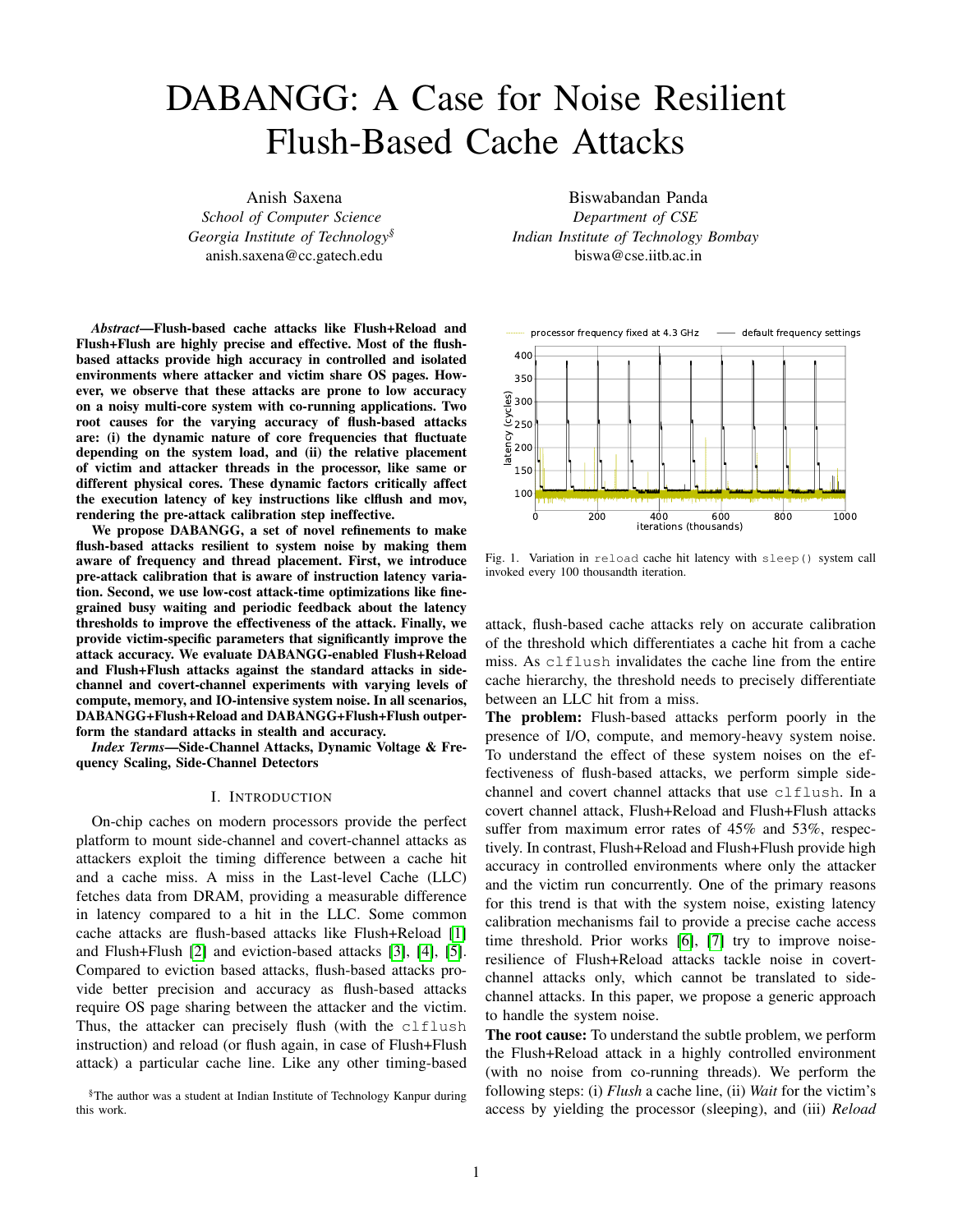# *C. clflush and reload Instructions*

We now compare the accuracy of F+F and F+R attacks by analyzing the behavior for clflush and reload instructions.

**clflush**: Figure [3\(a\)](#page-3-0) shows the latency of clflush instruction (at L-L-L noise level) as a function of attack-loop iterations. The instruction latency decreases as the attacker code iterates through the attack loop and stabilizes after 75,000 iterations, taking up 335 million cycles (one iteration is about 4,500 cycles). The latency difference between a clflush hit and a miss at the stabilized latency is 100 cycles. Figure [4](#page-3-2) showcases the different latencies for clflush cache hit at different frequency configurations. The attacker and victim cores run at high frequencies while other cores run at lower frequencies. The clflush hit latency varies widely with frequency and the difference between a hit and a miss is, on average, 17% of the hit latency.

**reload**: Figure [3\(b\)](#page-3-1) shows the variation of reload latency over attack-loop iterations. The reload cache hit latency stabilizes to 100 cycles within 15,000 iterations. Moreover, Figure [2](#page-1-0) shows that the hit latency for same logical core is only 60 cycles. Whereas, the lowest reload miss latency is DRAM access latency at 400 cycles. On our system, the variation of reload miss latency with processor frequency is such that the highest hit latency is less than the lowest miss latency. Note that this behavior varies depending on the processor.

Takeaway: Flush+Reload attack is more resilient to frequency changes due to a significant difference between reload hit and miss latency. Flush+Flush attack is vulnerable to latency variation as the hit and miss latency are of comparable magnitude.

#### <span id="page-4-2"></span>*D. Waiting phase of the Attack*

The Linux scheduler is called proactively by the attacker using sched\_yield() function call in standard attacks. Cooperatively yielding hints the power governor to assess the frequency and potentially change it, and allows the OS scheduler to context switch the attacker process to another core. It is pragmatic to replace the sched\_yield() based cooperative approach with a more aggressive compute-intensive approach. We run compute intensive operations in a busy-wait type loop, which steps up the processor frequency. It allows the execution latency of instructions to stabilize quickly. It also provides control over the waiting times in the attack loop.

Therefore, we use a compute-heavy loop for wait qap iterations in each waiting phase of the attack loop. Here, the variable wait\_gap can be dynamically changed to provide precise control over the waiting period. If an address is accessed multiple times by the victim in a gap period, there is no way to ascertain one access from the other. On the other hand, if the attacker flushes the addresses in rapid succession, a true cache-hit may be missed due to overlap with phase-I of the attack. A suitable waiting period is therefore, empirically derived. Existing literature [6] suggests that a waiting period of 5,000 to 10,000 cycles is sufficient to detect individual



<span id="page-4-1"></span>Fig. 5. Variation of reload hit latency with attack iterations.

cache accesses in many important flush-based attacks. We can apply this analysis to the phase-II of synchronous attacks. In the case of asynchronous attacks, we don't need to wait a lot between probes. In that case, however, to eliminate the frequency-induced variation in latency, we run the computeintensive loop for a few million cycles to stabilize the core at high frequency. We call the Compute\_Heavy\_Code() function once before going into the attack loop with a large wait\_gap ( 10<sup>5</sup>).

### IV. DABANGG ATTACK REFINEMENTS

<span id="page-4-0"></span>Taking into account the insights uncovered in previous sections, we outline three refinements over baseline flush attacks. We call these the DABANGG refinements. They make the attacker frequency-aware and victim-aware and consequently noise-resilient.

Refinement #1: We calibrate comprehensively to capture the frequency and core placement-based latency variation to obtain multiple thresholds.

Refinement #2: We periodically verify the victim's memory access pattern and whether the current threshold is correct in the attack through a feedback loop.

**Refinement #3:** We use a compute-intensive loop providing fine grained control over waiting period in the attack loop.

The following sub-sections detail the implementation of DABANGG refinements.

#### *A. Calibration*

In this pre-attack step, the calibration program determines attacker-specific parameters. The attacker profiles the victim application to identify the target memory address(es) according to the attack scenario and threat model. Table II provides the details of all the parameters that DABANGG attack loop uses and we refer to it throughout this section.

The calibration program derives attacker-specific parameters from the latency vs iterations behavior. We use Figure [5](#page-4-1) (a fine-grained version of Figure [3\(b\)\)](#page-3-1) to explain the method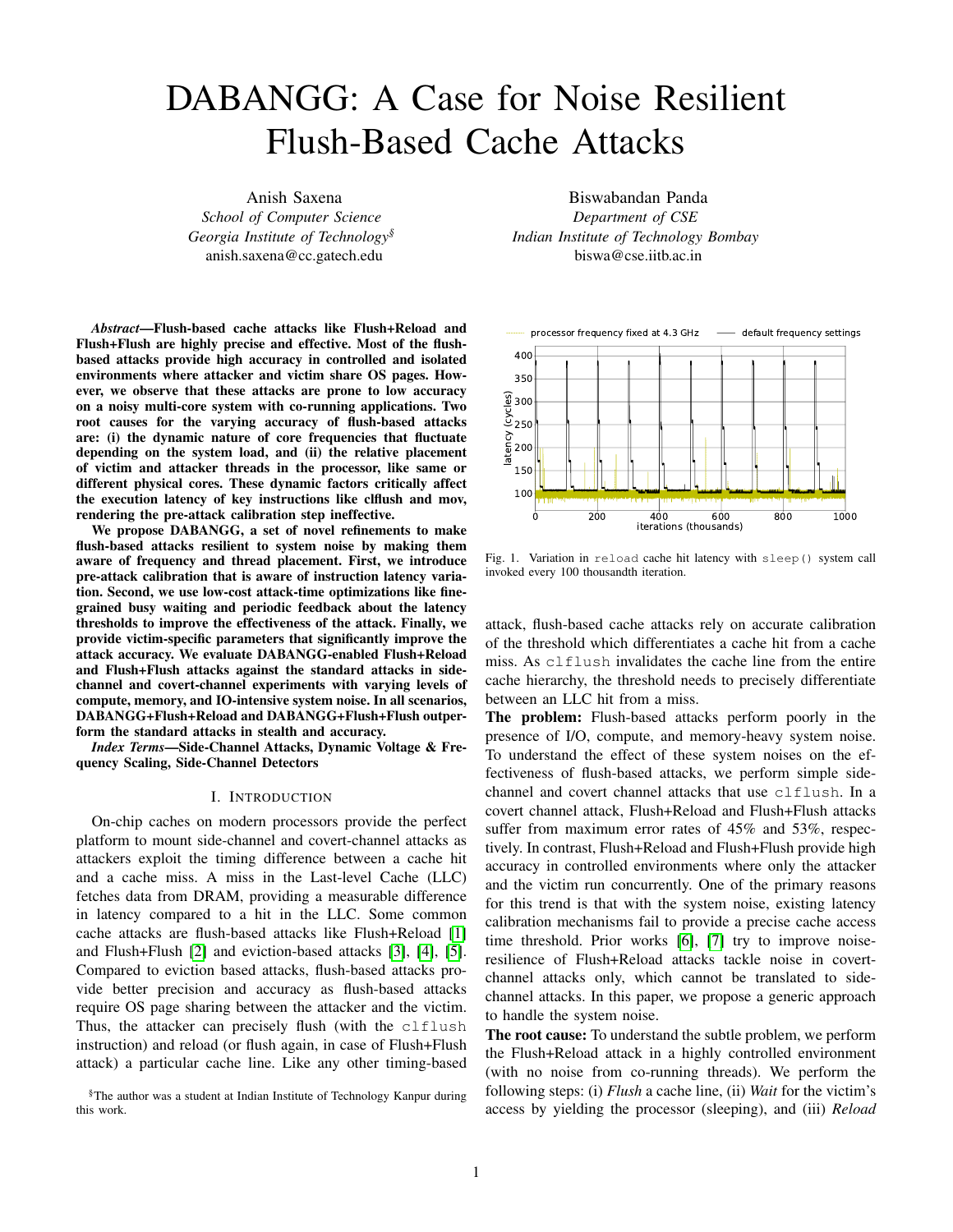TABLE II

SPECIFICATIONS OF PARAMETERS AND RUNTIME VARIABLES USED BYDABANGG ATTACK LOOP (REFERALGORITHM 1).

| Parameters                                 | Name           | <b>Description</b>                                                                                                                                                                                                                                               |  |  |  |
|--------------------------------------------|----------------|------------------------------------------------------------------------------------------------------------------------------------------------------------------------------------------------------------------------------------------------------------------|--|--|--|
| Attacker-Speci c                           | T_array        | An array with each entry stores a tuple of lower and upper latency threskolldsTH>.                                                                                                                                                                               |  |  |  |
|                                            | regular gap    | Regular waiting period of attacker in Phase II.                                                                                                                                                                                                                  |  |  |  |
|                                            | step width     | Average width of a step in terms of number of attack loop iterations in latency vs #iterations plot.                                                                                                                                                             |  |  |  |
| Victim-Speci c                             | acc interval   | Average number of attack loop iterations between two victim accesses without considering<br>burst-mode accesses in between.                                                                                                                                      |  |  |  |
|                                            | burst_seq      | In case of burst-mode access sequence by victim, number of victim accesses to target memory<br>address in a single burst.                                                                                                                                        |  |  |  |
|                                            | burst wait     | Waiting time gap in terms of attack loop iterations before discarding an incomplete burst-mode<br>access sequence as a false positive.                                                                                                                           |  |  |  |
|                                            | burst gap      | Reduced waiting time gap to monitor burst-mode access sequence.                                                                                                                                                                                                  |  |  |  |
| <b>Runtime Variables</b><br>in Algorithm 1 | iter num       | A counter that counts the number of attack loop iterations.                                                                                                                                                                                                      |  |  |  |
|                                            | $<$ TL, TH $>$ | Pair of lower (TL) and upper (TH) latency threshold to detect cache hit.                                                                                                                                                                                         |  |  |  |
|                                            | reload latency | Execution latency of reload instruction in processor cycles.                                                                                                                                                                                                     |  |  |  |
|                                            | last hit       | Number of attack loop iterations since last true cache hit. A true cache hit is recorded by attacker<br>when victim access interval (adderval) and victim burst-mode access sequence (bared)<br>criteria are satis ed, in addition to reloal attency 2 [TL, TH]. |  |  |  |
|                                            | potential hit  | Number of attack loop iterations since last potential cache hit. A potential hit may be either a<br>false positive or a part of burst-mode access sequence by victim application.                                                                                |  |  |  |
|                                            | seqid          | Sequence identi er, stores the number of potential cache hits which, if it forms a burst-mode access<br>sequence, implies a true cache hit.                                                                                                                      |  |  |  |

to compute these parameters. The reload hit latency retetected should be  $\frac{20;000}{40}$  = 500 cycles. This implies resents a stepped distribution and array captures this a burst\_gap distribution. Multiple pairs of<  $TL; TH >$  are stored as (compared to regular gap tuples inT\_array (refer to Table II). From Figur[e](#page-4-1) 5, four false negatives, we tolerate some missed cache-hits to dedistinct steps are visible. The width of each step, which termine the sequenc burst\_seq = the extent of each step on the x-axiste  $(p_w$  width ), is where burst\_wait 4000 attack loop iterations. The rst step, where num 2 [0; 4000], we can accurately distinguish a cache hit if loop tolerates 2 iterations of cache misses between burst measured latency is between 375 and 400 cycles. Therefore esses before discarding the access sequence. T\_array[0]  $=$  < 375, 400 > . Similarly, we add three more 10, which increases attack granularity  $= 200$ ). Moreover, to reduce  $\frac{40}{\text{burst\_wait}}$  and = x is small compared to 40. For example, burst\_seq = 20 for burst\_wait = 2. That is, the attack

tuples to T array . These parameters are independent of victim applications.regular\_gap parameter depends on parameter depends onC. Attack Loop

the type of attack mounted (asynchronous or synchronous). me type of alliach modified (asynomotious of synomotious). Algorithm 1 explains the DABANGG attack loop. Line<br>regular\_gap = 200 provides a waiting period of 5,000 to initialized the syntime variables of interest, rafes Tab 10,000 cycles (refer to Secti[on III-](#page-4-2)D for details).  $1 = 200$  provides a waiting period of 5,000 to  $\frac{1}{1}$  initializes the runtime variables of interest, refer Table II for details. Line 3 increments the iteration number. Line 4

# B. Victim Pro-ling

In the initial phase of the attack, the attacker derives victimism. iter\_num divided by step\_width linearly indexes speci c parameters by observing the memory access patternarray to provide a single pair of thresholds per step. Line for target addresses of the victim. We brie y explain the starts the attack and ushes the shared memory address. method that we use to compute these parameters. Lines 6 to 12 represent the waiting phase of the attack. Ap-

updates<  $TL:TH >$  through a simple indexing mecha-

Consider that the victim application accesses the criticatoximately once every 400 iterations (0.25% of all iterations), memory address once in one million cycles on average, at the attack loop veries the current value of TL; TH > . an attack-loop iteration takes 10,000 cycles at low processone Verify-Threshold() frequency, theracc\_interval  $\frac{1,000,000}{10,000}$  = 100. A burst- 2, checks if the current tuple of thresholds, TL; TH > mode access sequencecurs when the target address inccurately detect a cache hit at the current frequency. Lines 2 accessed several times within a few thousand cycles, or witlaind 3 of Algorithm 2 measure the accurate access latency for few regular\_gap based attack loop iterations. Considetarget memory address. If 2 [T L; T H ], the function returns that the victim accesses the address 40 times within 20,000 hout making any changes. However, if  $\geq$  [TL; TH] cycles, for example. If we wait using thregular\_gap , (Line 4), then the tuple is updated. This is done by looking up which takes 10,000 cycles at low frequency, we can onlly\_array such that 2[TL<sub>new</sub>,TH<sub>new</sub>] and T\_array[i] observe 2 cache hits. We utilize the burst-mode parameters TL <sub>new</sub>; TH<sub>new</sub> > (Line 5). Lines 6 and 7 update the to capture the burst-access pattern at ner granularity. function, given in Algorithm tuple anditer\_num , respectively. Veri cation and feedback

burst\_seq ad (since we have 40 accesses by vicenables threshold to dynamically adapt to frequency changes tim in burst-mode) and waiting period when a burst is hich differ from Figur[e 5](#page-4-1) in extremely noisy environments.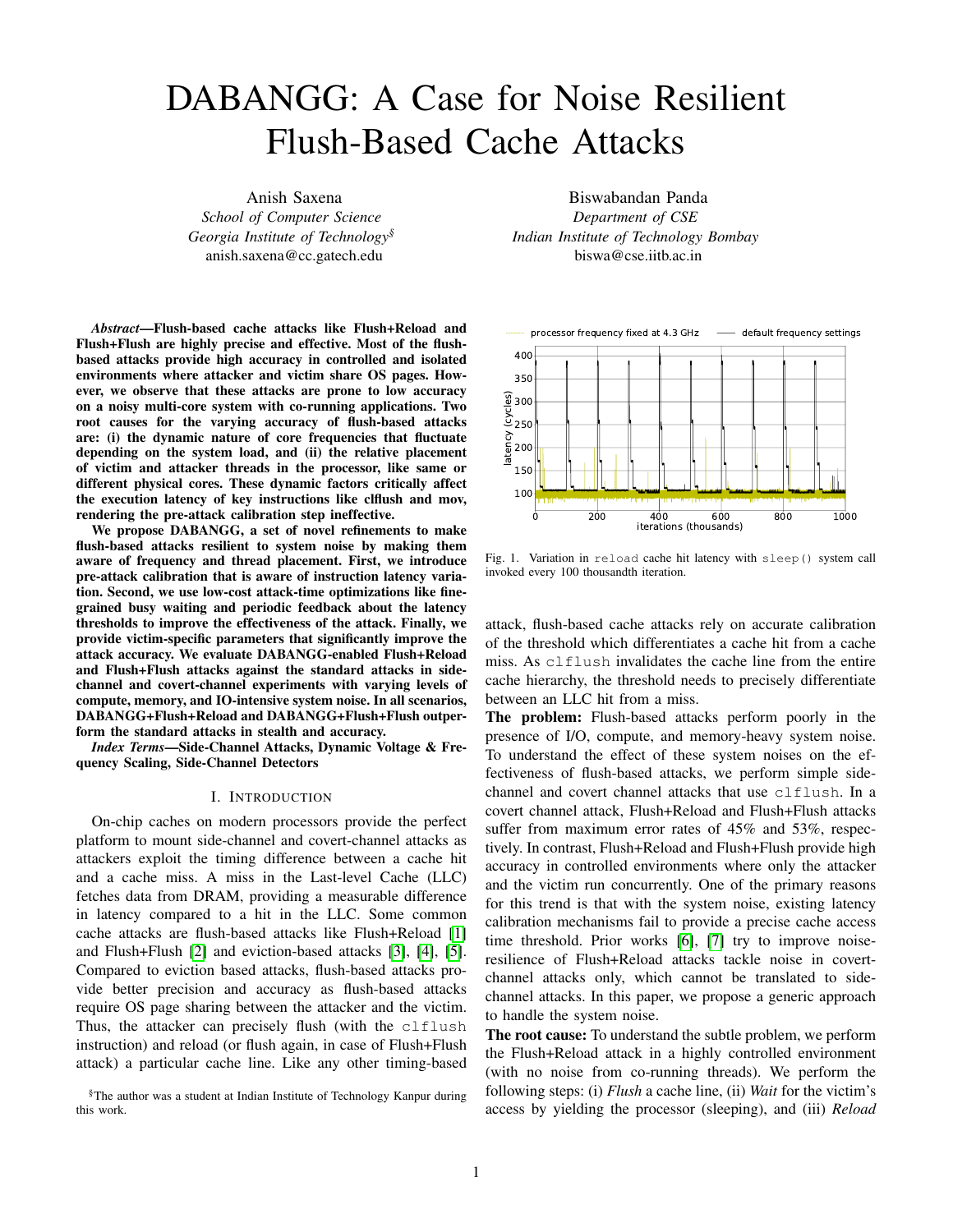# ALGORITHM 1: DABANGG+FLUSH+RELOAD

|                | 1 Initialization: last_hit, potential_hit, iter_num, segid = 0                                            |  |  |  |  |  |
|----------------|-----------------------------------------------------------------------------------------------------------|--|--|--|--|--|
| $\overline{2}$ | while true do                                                                                             |  |  |  |  |  |
| 3              | iter num $+= 1$                                                                                           |  |  |  |  |  |
| 4              | $\langle TL, TH \rangle = T_{array}$ $\frac{iter\_num}{step\_width}$ ] // update $\langle TL, TH \rangle$ |  |  |  |  |  |
| 5              | cl ush(addr) // PHASE-I: Flush                                                                            |  |  |  |  |  |
|                | // PHASE-II: Wait                                                                                         |  |  |  |  |  |
| 6              | if (!rand()%400)then // branch taken 0.25% of                                                             |  |  |  |  |  |
|                | time                                                                                                      |  |  |  |  |  |
| 7              | Verify Threshold (iternum, addr) // Algorithm 2                                                           |  |  |  |  |  |
| 8              | schedyield() // cooperatively yield the CPU                                                               |  |  |  |  |  |
| 9              | else if (seq $id > 0$ ) then// burst sequence detected                                                    |  |  |  |  |  |
| 10             | Compute Heavy Code(burstgap)                                                                              |  |  |  |  |  |
| 11             | else                                                                                                      |  |  |  |  |  |
| 12             | Compute Heavy_Code(regulargap)                                                                            |  |  |  |  |  |
|                | // PHASE-III: Reload                                                                                      |  |  |  |  |  |
| 13             | reload latency = MeasureReload Latency(addr)/ Similar                                                     |  |  |  |  |  |
|                | to code in [1]                                                                                            |  |  |  |  |  |
| 14             | if (reload_latency2 [TL,TH]) and (last_hit > acc_interval)                                                |  |  |  |  |  |
|                | and (segid > burst_seq)) then $//$ true hit                                                               |  |  |  |  |  |
| 15             | last hit, seq id = $0$ // reset variables                                                                 |  |  |  |  |  |
| 16             | print "low reload latency, it is a cache hit!"                                                            |  |  |  |  |  |
| 17             | else if (reload latency 2 [TL, TH]) then// potential hit                                                  |  |  |  |  |  |
| 18             | potential hit = last hit                                                                                  |  |  |  |  |  |
| 19             | seg id $+= 1$ // increment sequence identifier                                                            |  |  |  |  |  |
| 20             | else                                                                                                      |  |  |  |  |  |
| 21             | last hit $+= 1$ // $+1$ iteration since last hit                                                          |  |  |  |  |  |
| 22             | print "high reload latency, it is a cache miss!"                                                          |  |  |  |  |  |
| 23             | if ((last hit - potential hit) $>$ burst wait) then                                                       |  |  |  |  |  |
| 24             | $seq_id = 0$ // discard seq as false                                                                      |  |  |  |  |  |
|                | positive                                                                                                  |  |  |  |  |  |
|                |                                                                                                           |  |  |  |  |  |

# ALGORITHM 2: Verify Threshold

1 Input: iter\_num, addr

```
2 reload(addr)
```

```
3 = MeasureReload_Latency(addr)4 if ( 2[TL,TH]) then<br>\parallel // T_array[i].TL <
```

```
// T_array[i].TL < < T_array[i].TH where
```

```
i is index of tuple in T_array
```

```
5 \mid 9 < TL<sub>new</sub>, TH<sub>new</sub> > = T_array[i] : 2 [TL<sub>new</sub>, TH<sub>new</sub>]
```

```
6 \mid \text{ cTL}, \text{TH} \text{ > } = \text{ cTL}_{\text{new}} , \text{TH}_{\text{new}} \text{ > }
```
 $7$  | iter\_num = stepwidth i

<sup>8</sup> end

| TABLE III                        |
|----------------------------------|
| PARAMETERS FOR KEYLOGGING ATTACK |

| Parameter    | $D + F + F$ | $D + F + R$ |
|--------------|-------------|-------------|
| acc interval | 1000        | 1000        |
| burst seg    | 15          | 20          |
| burst wait   | 3           | 2           |
| burst_gap    | 40          | 30          |
| regular gap  | 100         | 50          |

phase) of the attack loop with access to monitored cache line by the victim, wherein the attack loop ushes the line right after the victim accesses it. Line  $25$  resets id to zero if the waiting window is exceeded. This concludes an attack loop iteration, and the control switches back to Line 3 of the attack. Flush+Flush attack can similarly be extended to DABANGG+Flush+Flush.Note that in all the renements, we do not use or demand privileged operations.

V. EXPERIMENTS

After verifying thresholds, the control ow returns to Algorithm 1, Line 8. sched\_yield() function yields the pro- $\frac{1}{2}$  cessor cooperatively (once in a while based on the condition accuracy and stealth with standard Flush+Flush and in Line 6) to prevent detection of an attack loop based on ush-Reload attacks. In the following section, we evaluate the DABANGG re ned attacks in many real-world scenarios and compare

continuous usage of computationally heavy code. Most of the

time, however, the attacker runs a compute-heavy code (Lines We give an overview of our experimental setup, review the

10 and 12) andwait\_gap is appropriately chosen. Line 9 attacks and threat models, and present results. checks if an active burst sequence is present (thateins, id 0), and usesburst\_gap to reduce the waiting period of the attack loop. For all experiments, we use the same attacker-specic parameters as computed in Section IV-A and we state the victim-speci-c parameters of each attack scenario.

In the third phase of the attack. Line 14 performs the

reload and calculates its execution latency. Line 15 checks Side-channel Attack based on Keylogging for a true cache hit. Here, the condition  $\text{dist}_h$  it  $\longrightarrow$ acc\_interval ) checks if access interval since the lastrocessed by the victim program. We use an array of 1024 true cache hit is adequate and  $\left( \frac{1}{2} \right)$  > burst\_seq ) checks if the burst sequence pattern is identi ed. In this casnom. The victim program takes as input a character from a set the variables are reset in Line 16 and a true cache hit of accepted characters, and for each character, calls a unique registered in Line 17. Line 18 deals with a potential cach anction that runs a loop a few thousand times. The victim hit, wherein Line 20 increments the sequence identi er anglogram processes multiple characters every second, with a potential hit variable is updated. The objective of this attack is to infer a character sequence characters. The distribution of characters is uniform and ranwaiting period between two characters to emulate the human

Line  $22$  increments the last\_hit reload\_latency  $\geq$  [TL,TH]. Line 23 records a cachemiss for the current iteration of the loop. However, instead sharing between the victim and the attacker, the attacker resetting the sequence identi er (that seq\_id) right away, maps the victim program's binary (usingmap() function) awaiting window of burst\_wait exists (in Line 24). The waiting window allows us to accountbol to nd out the addresses of interest. The attacker then for cache-hits missed by the attack loop. A cache-hit misserobnitors the characters and infers if the speci ed characters by the attacker occurs due to overlapping in phase I (Fluate processed by the victim. variable if typing speed. Threat model: As all the ush-based attacks demand page attack loop iterations and disassembles the victim program's binary through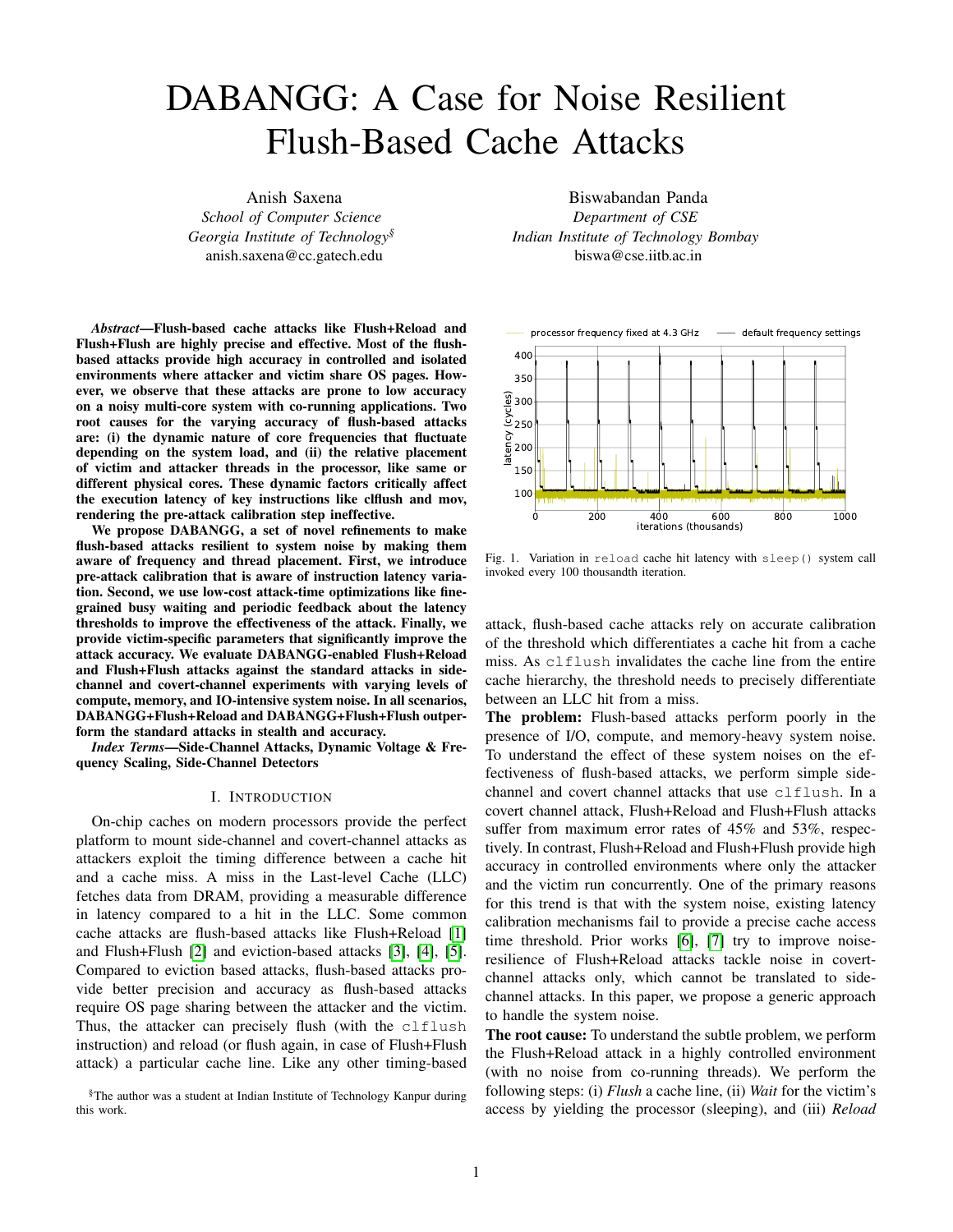#### TABLE IV

ACCURACY OF VARIOUS FLUSHBASED ATTACKS ON MULTIPLE CHARACTER KEYLOGGING.

| Attack      | I -I -I - | 1 -1 -H - | L-H-L | L-H-H               |       | H-L-H | H-H-L | H-H-H |
|-------------|-----------|-----------|-------|---------------------|-------|-------|-------|-------|
| $F + F$     | 37.2%     | 21.1%     | 31.4% | $16.\overline{7\%}$ | 36.4% | 27.2% | 19.7% | 34.6% |
| $D + F + F$ | 94.5%     | 92%       | 94.1% | 92.2%               | 95.4% | 94.6% | 93.2% | 96.7% |
| $F+R$       | 84.2%     | 69.3%     | 74.9% | 82.5%               | 85.1% | 75.4% | 71.6% | 78.2% |
| $D + F + R$ | 99.6%     | 91.2%     | 97.2% | 96.5%               | 98.5% | 97.2% | 99.2% | 98.1% |

 $(a)$  (b)

Fig. 6. Accuracy comparison of Flush+Reload, Flush+Flush, DABANGG+Flush+Reload, and DABANGG+Flush+Flush attacks at selected noise levels (for clarity) for different numbers of attack iterations where each iteration performs 4 encryption calless to Encrypt function.

Fig. 7. Error rates of different attacks in covert channel scenario at varioEig. 8. Bandwidth of different attacks in covert channel scenario at various noise levels. noise levels.

We derive victim-speci c parameters speci ed in Table IIland threshold. At high noise levels, the standard attacks which are calculated as per the pre-attack steps (section IV-&)eld the CPU unnecessarily, missing input characters (false The power-scaling settings are set to default state. We utili**ze**gatives). In contrast, DABANGG attacks produce more than the Levenshtein distance (Lev) algorithm [21] to compare tho% accuracy irrespective of the noise level. Note the relative accuracy of various attacks at all the system noise levels. Tinerease in attack accuracy with an increase in compute-Lev algorithm compares the actual input sequence with thetensive noise (H-L-L) compared to IO-intensive noise (L-Lsequence observed by the attacker and computes accuracywhich exempli es the effect of DVFS and OS scheduling. based on the number om sertion, substitutionand deletion A breakdown of utility of DABANGG renements is presented operations. in Appendix A.

Results: As shown in Table IV, DABANGG-re ned attacks produce accurate results and more noise-tolerant than the AES Key Extraction in OpenSSL standard attacks. The Flush+Flush attack, in particular, suffers from highly variableclflush latency and yielding the CPU We exploit the T-Table based implementation of AES in too often. The standard attacks suffer signi cantly from fals@penSSL [22], which is still in use commercially, notably positives at low noise levels due to imprecise calibration the FIPS mode of OpenSSL 1.0.2 [23]. We build the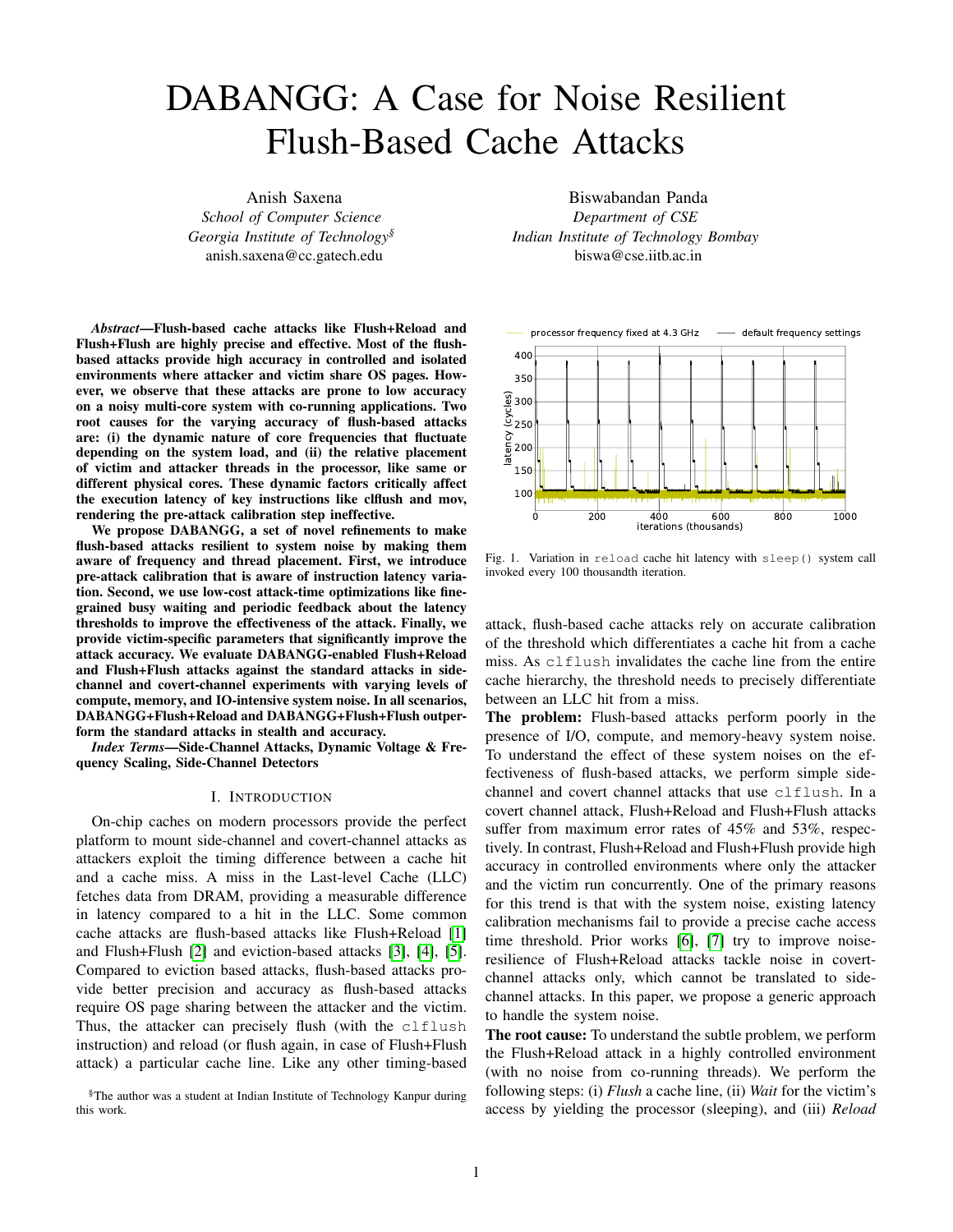TABLE V PARAMETERS FORAES ATTACK .

| Parameters                             | $D + F + F$ | $D + F + R$ |
|----------------------------------------|-------------|-------------|
| acc interval, burst seq, and burstwait |             |             |
| burst gap and regulariap               | 400         | 400         |

library version 1.1.0f from source and enable T-Tables through con-guration options.

Threat model: We mount an asynchronout pown ciphertext attack, where the victim nishes execution befor $e_{o}$ cket, which is monitored by the receiver using a ush-based the attacker evaluates the memory addresses. The avereggert channel. The presence of the cache line corresponding execution time ofAES\_Encrypt is 750 cycles, too small to the memory address of the socket is interpreted as a set bit for attacker synchronization on a busy system. We monitgy the receiver, otherwise is interpreted as a reset bit. the rst memory address of  $f_i^{(10)}$ ; i 2 [0; 3]. We only need to ush one cache line before every encryption, without requiringetween the programs, and is used by the sender to send the the plaintext. This provides us with the reload-frequency of t-stream. The size of the bit-stream is 1000 bytes for our the ciphertext  $\phi$  bytes,  $(c_0; \ldots; c_{15})$ . We then determine the experiment. Table VI shows the parameters of interest. correct secret keyk) bytes. The algorithm for ciphertext Results: Figure 7 illustrates the error rate of these attacks determination and consequent key determination is outlinedvarious noise levels. We also plot the bandwidth of different by G. Irazoquiet al [24]. Threat model: The sender core sends a bit-stream through a Note that the socket does not establish any direct connection attacks in Figure 8. The bandwidth increases as the average

The parameters speci c to this attack are speci ed in Tablore frequency (that is, compute or memory-intensive noise V. We do not need to monitor any burst-mode sequences el) increases. We obtain a peak bandwidth of 217 KBps since this is an asynchronous attack. We aim to minimizesing the DABANGG+Flush+Reload attack, with an overall the number ofAES\_Encrypt function calls that perform error-rate of 0.01%. While bandwidth increases as noise levels the 10 AES rounds. We again use the Levenshtein distancerease, a consistent low error rate is crucial for feasibility to determine accuracy over 1000 attack runs. We vary tbe the covert channel, which is provided by the DABANGG number of attack iterations where each iteration requiresre nements. The bandwidth increases at higher noise levels AES\_Encrypt function calls, each on randomly generate that is, L-H-H, H-L-H, H-H-L, and H-H-H levels) because plaintext and the same secret key, from<sup>3</sup> 10 4 10<sup>5</sup> attack all core of our PCPS-enabled processor run at high frequency iterations. at these noise levels (refer to Section III-A for details). This

Results: Figures 6(a) and 6(b) show the bene ts of DA-allows the programs to send and receive more bits per second. BANGG renements. The F+R attack has an average ac-VI. COUNTERMEASURES

curacy of 90% at 100K iterations while D+F+R reaches the same accuracy within 20K iterations, a fimprovement. The dynamic thresholds help distinguish between baad hit and miss when the frequency isn't stable. The lowepplicable to ush-based attacks, also apply to DABANGGnumber of encryptions required primarily increases the steathabled attacks. From the Operating System's view, of F+R attack. If software countermeasures are implemented DABANGG-enabled attacks increase the CPU utilization of detect repeated calls toES\_Encrypt within a short period, the attacker thread, compared to standard attacks, as we rarely D+F+R is much more likely to evade detection. As DABANGG-re ned attacks are fundamentally ushbased attacks, mitigation and detection techniques that are yield the CPU. Many workloads have high CPU utilization, but

Figure 6(a) illustrates the much quicker rise in accuradue OS can potentially use other indicators (like performance for increasing attack iterations by integrating nement #3 counters, explained below) to pinpoint the attacker thread to the standard Flush+Flush attack. While the number with more con dence. We now discuss several mitigation and AES\_Encrypt function calls is higher than F+R attack detection techniques in detail.

for both variants of F+F attack, the D+F+F attack achieves 90% accuracy in 200,000 iterations, twice as quick than the A. Mitigation Techniques

400K iterations required for Flush+Flush. D+F+F attack also Ever since cache-based side-channels were showcased for produces a accuracy of more than 50% at the 15K iterations case of AES by Osvilet al. [5], several classes of mark, far lower than 100K+ iterations required by the F+piitigation techniques have been proposed, like partitioning attack. Again, we see a stealthier attack that is more likely mappings to the cache to avoid monitoring of victim cache evade detection. lines by the attacker [25] [26] [27] [28] and limiting the

C. Covert Channel Attack

granularity or privilege of instructions crucial to ush-based cache attacks, likedtsc and clflush [29] [30] [31].

We cooperatively leak data using a sender-receiver modelLimiting resolution of instructions, requiring privileged access the victim machine through a covert channel based on usto these instructions, and partitioning the cache does work, based cache attacks. but is rarely employed due to impact on performance and

TABLE VI PARAMETERS FOR COVERT CHANNEL ATTACK.

| Parameter    | $D + F + F$ | $D + F + R$ |
|--------------|-------------|-------------|
| acc interval | 10          | 10          |
| burst seg    | 2           |             |
| burst wait   |             |             |
| burst_gap    | 5           | 5           |
| regular gap  | 20          | 20          |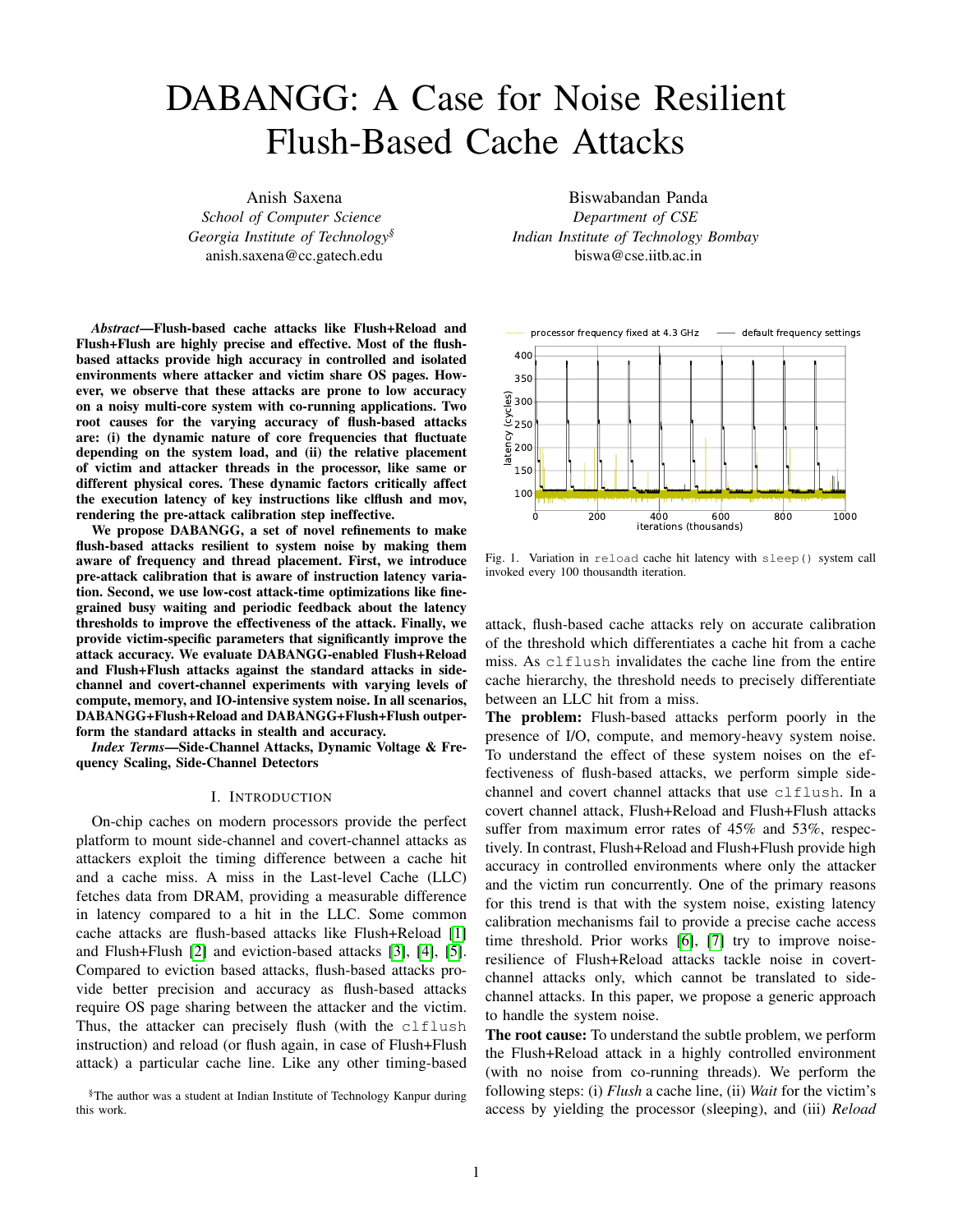utility. Moreover, many software-based mitigations suffer fronatency variation on single-core machines. Bangederal. worse performance impact than hardware-based mitigatid88] tackle OS scheduling issues using a coordinated Denial-[26], making them unattractive for all but the most security of-Service (DoS) attack by launching hundreds of threads critical use-cases. Security-conscious vendors with vulnerabbesingle-step the victim. However, such a scheme severely hardware either opt for performance impeding software-basied pacts the stealth of the attack due to the cache activity of mitigations or lightweight detection mechanism. the helper threads that can be tracked back to the attacker.

# B. Detection Techniques

A large number of detection techniques [32] [33] rely A large number of detection techniques [32] [33] Terry A few alternatives tordtsc time-stamp counter exist.<br>A few alternatives tordtsc time-stamp counter exist. mance measuring hardware counters, like Intel's PMC [16] mead that has \$5% higher resolution than that computer than the state of the state of the state of the state of the state of the state of the state of the state of t [34]. Detection routine at run-time in such techniques is a twostep process. In the rst step, the detector records performance counter readings for all processes. The detector then analyzes representative parameters like number of cache references, cache misses, miss-rate, etc. to identify suspicious behavior. Still variable due to DVFS and OS scheduling issues. Bulck This analysis can be done by a heuristics-based approach This analysis can be done by a neuristics-based approgri [40] utilize the APIC timer to single-step the victim. As it<br>[32] or by a learning-based approach [35] [36], where trained quires kernel lovel privileges, it is outs model infers a particular program as malicious, or otherwise.<br>Nets that west detasting masherings also fundamentally, paper. The sleep mechanism in standard Flush+Flush attack Note that most detection mechanisms also fundamentally use riote that most detection mechanisms also fundamentally  $\frac{1}{4}$  has been replaced by a compute-intensive loop to maintain<br>thresholds are are vulnerable to extreme system noise. De- core at a bigh frequency [37], reducing veloping noise-resilient cache attack detectors is a promising latency variance to an extent. As we showcase in Section III, future direction of research. which in-turn impacts stealth of the attack. Schwarzet al. [39] implement a lightweight timestep-counter given accurate threshold, as the resolution  $d\text{t}$ sc is adeduate for distinguishing a cache hit from a miss, the counterthread is effectively an overhead for non-SGX scenarios. Even representative parameters like number of cache referencies in counter-thread based method, the latency measured is tequires kernel-level privileges, it is outside the scope of this the core at a high frequency [37], reducing the noise-induced however, none of these techniques are suf cient in isolation.

# VII. RELATED WORKS

# A. Cache Attack Toolkits

Mounting accurate ush-based cache attacks requires presh-based attacks on execution latency of threshold-de-ning cise calibration and considerable setup time. Existing toolkits instructions. We showcase that dynamic core frequencies due like Mastik [37] and Cache Template Attacks [4] provide Dynamic Voltage and Frequency Scaling (DVFS) result in implementations of cache attacks, including ush-based atarying clilush implementations of cache attacks, including ush-based alarying clflush and reload instruction latencies. We also<br>tacks. They provide generic techniques to identify memory each the change in latency due to the relative posi addresses of interest, perform calibration, and mount attacks attacker and victim programs on CPU cores. To make without the need to delve into low-level details of their ush-based attacks resilient to system noise, we propose a implementation. In particular, Mastik attempts to resolve these for three re-nements, termed DABANGG, over standard issue of varying latency of instruction execution by utilizing a sh-based attacks. We outline techniques to perform latencycompute-intensive loop instead of sleeping in the wait period interest and victim-aware calibration. We use the set of the attack. In this paper, we analyze the dependence of the accuracy of reveal the change in latency due to the relative positioning thresholds to enable busy waiting and periodic feedback at

While such techniques and toolkits reduce the barrier of entry and the United States of Panalled attacks in sideto mount ush-based cache attacks, they do not eliminate the annul based keylogging, AES secret key extraction, and concern of this paper, that of inconsistent accuracy in presence into the scenarios, and show the effectiveness across of system noise due to variable instruction execution latency freent system noise levels. We note that DABANGG enhances the underly attack loop

and can be seamlessly integrated with attack toolkits.

# B. Existing Flush-Based Cache Attack Renements

It is known that cache-based side channels and covert https://github.com/DABANGG-Attack/Source-Code. channels are susceptible to system noise. Maueteal.

[7] characterize noise mathematically and implement run-The authors would like to thank Clementine Maurice and time error-correction techniques to design a noise-resistant<sup>ing</sup> admors would like to mank clementing madrice and<br>Prime Prabe hased sache covert channel. Error correction fester Rebeiro for their valuable feedback on the Prime+Probe based cache covert channel. Error-correction is This in 1999 Based eache sevent channel. Encreasement as supported by the SRC grant SRC-2853.001.<br>a powerful technique, but it is not applicable in a side-channel scenario as the victim does not follow the data-transfer pro-REFERENCES

tocol required to correct errors on-the-y. Didier and Maurice [9] take the CPU interconnect topology into account while calibrating Flush+Flush attack, but they cannot calibrate for (USENIX Security 14)2014, pp. 719-732.

# AVAILABILITY

The Github repository with the source code is available at

# IX. ACKNOWLEDGEMENTS

[1] Y. Yarom and K. Falkner, "Flush+ reload: a high resolution, low noise, l3 cache side-channel attack," @3rd USENIX Security Symposium

# VIII. C ONCLUSION

Noise can be Itered out during post-processing [39], [38] but it requires more traces (that is, more attack loop iterations)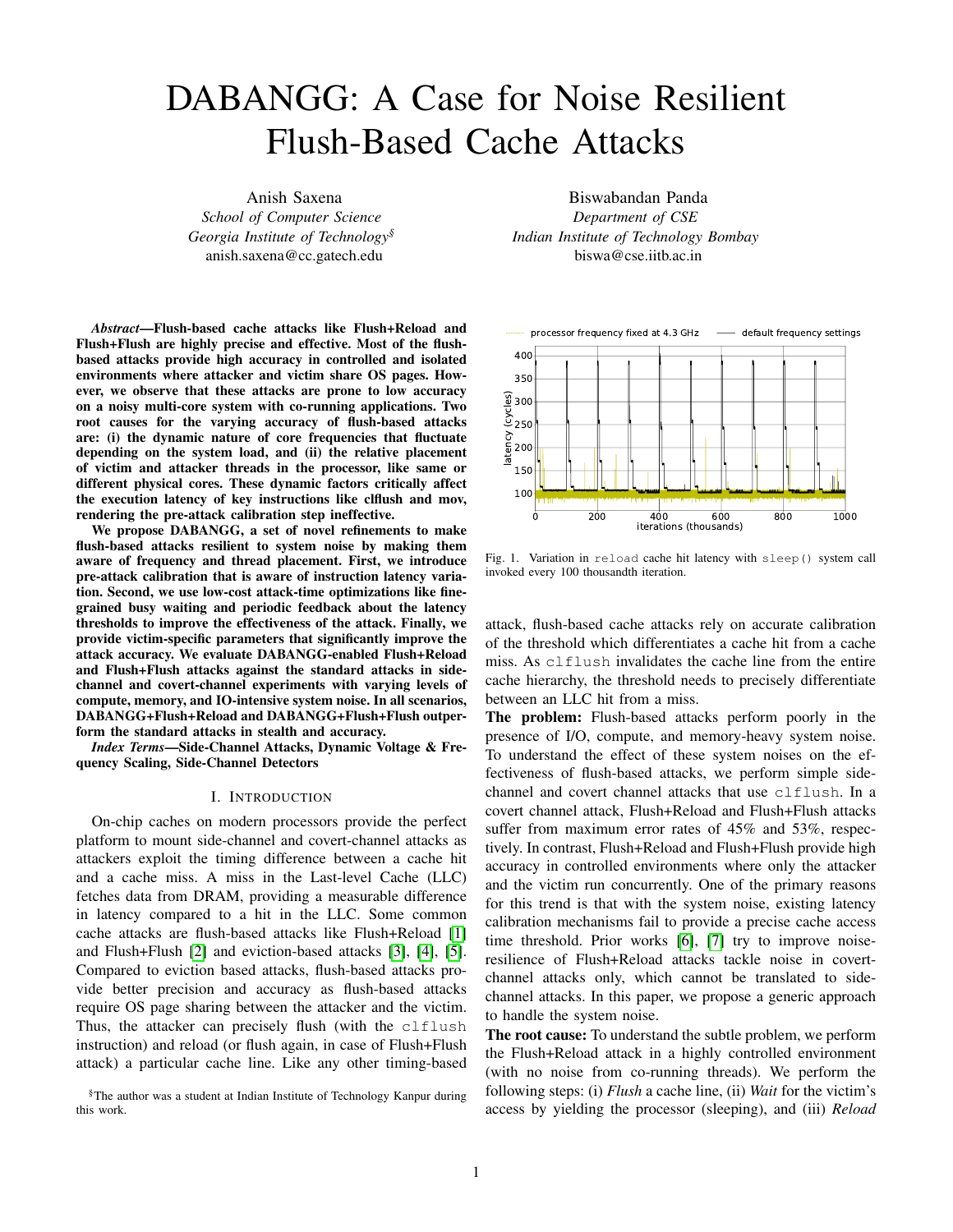- [2] D. Gruss, C. Maurice, K. Wagner, and S. Mangard, "Flush+ flush: a fast and stealthy cache attack," in *International Conference on Detection of Intrusions and Malware, and Vulnerability Assessment*. Springer, 2016, pp. 279–299.
- [3] N. Lawson, "Side-channel attacks on cryptographic software," *IEEE Security & Privacy*, vol. 7, no. 6, pp. 65–68, 2009.
- [4] D. Gruss, R. Spreitzer, and S. Mangard, "Cache template attacks: Automating attacks on inclusive last-level caches," in *24th* f*USENIX*g *Security Symposium (*f*USENIX*g *Security 15)*, 2015, pp. 897–912.
- [5] D. A. Osvik, A. Shamir, and E. Tromer, "Cache attacks and countermeasures: the case of aes," in *Cryptographers' track at the RSA conference*. Springer, 2006, pp. 1–20.
- [6] T. Allan, B. B. Brumley, K. E. Falkner, J. van de Pol, and Y. Yarom, "Amplifying side channels through performance degradation," in *Proceedings of the 32nd Annual Conference on Computer Security Applications, ACSAC 2016, Los Angeles, CA, USA, December 5-9, 2016*, S. Schwab, W. K. Robertson, and D. Balzarotti, Eds. ACM, 2016, pp. 422–435. [Online]. Available: http://dl.acm.org/citation.cfm?id=2991084
- [7] C. Maurice, M. Weber, M. Schwarz, L. Giner, D. Gruss, C. A. Boano, S. Mangard, and K. Römer, "Hello from the other side: SSH over robust cache covert channels in the cloud," in *24th Annual Network and Distributed System Security Symposium, NDSS 2017, San Diego, California, USA, February 26 - March 1, 2017*, 2017. [Online]. Available: https://www.ndss-symposium.org/ndss2017/ndss-2017-programme/ hello-other-side-ssh-over-robust-cache-covert-channels-cloud/
- [8] M. Weiser, B. Welch, A. Demers, and S. Shenker, "Scheduling for reduced cpu energy," in *Proceedings of the 1st USENIX Conference on Operating Systems Design and Implementation*, ser. OSDI '94. Berkeley, CA, USA: USENIX Association, 1994. [Online]. Available: http://dl.acm.org/citation.cfm?id=1267638.1267640
- [9] G. Didier and C. Maurice, "Calibration Done Right: Noiseless Flush+Flush Attacks," in *DIMVA 2021 - The 18th Conference on Detection of Intrusions and Malware Vulnerability Assessment*, Lisboa / Virtual, Portugal, Jul. 2021. [Online]. Available: https://hal.inria.fr/hal-03267431
- [10] Rafael J. Wysocki, "Cpu performance scaling the linux kernel," 2017, https://www.kernel.org/doc/html/v4.15/admin-guide/pm/cpufreq.html.
- [11] "Frequently asked questions about enhanced intel speedstep technology for intel processors," 2019, https://www.intel.in/content/www/in/en/ support/articles/000007073/processors.html.
- [12] "Amd powernow! technology- informational white paper," 2000, https: //www.amd.com/system/files/TechDocs/24404a.pdf.
- [13] Intel Corporation, *Intel® 64 and IA-32 Architectures Optimization Reference Manual*, April 2018, no. 248966-018.
- [14] "Amd turbo core technology," 2020, https://www.amd.com/en/ technologies/turbo-core.
- [15] D. Hackenberg, R. Schöne, T. Ilsche, D. Molka, J. Schuchart, and R. Geyer, "An energy efficiency feature survey of the intel haswell processor," in *Proceedings of the 2015 IEEE International Parallel and Distributed Processing Symposium Workshop*, ser. IPDPSW '15. Washington, DC, USA: IEEE Computer Society, 2015, pp. 896–904. [Online]. Available: https://doi.org/10.1109/IPDPSW.2015.70
- [16] Intel Corporation, *Intel® 64 and IA-32 Architectures Software Developer's Manual*, March 2018, no. 253669-033US.
- [17] "Stress tool," https://linux.die.net/man/1/stress.
- [18] D. A. Löbel, "Spec 2017 benchmark description," 2019, https://www. spec.org/cpu2017/Docs/benchmarks/505.mcf\_r.html.
- [19] D. L. Hill, D. Bachand, S. Bilgin, R. Greiner, P. Hammarlund, T. Huff, S. Kulick, and R. Safranek, "The uncore: A modular approach to feeding the high-performance cores." *Intel Technology Journal*, vol. 14, no. 3, 2010.
- [20] G. Irazoqui, T. Eisenbarth, and B. Sunar, "Systematic reverse engineering of cache slice selection in intel processors," in *2015 Euromicro Conference on Digital System Design*, 2015, pp. 629–636.
- [21] V. I. Levenshtein, "Binary codes capable of correcting deletions, insertions, and reversals," in *Soviet physics doklady. Vol. 10. No. 8*, 1966, pp. 707–710.
- [22] "Openssl," http://www.openssl.org.
- [23] S. Cohney, A. Kwong, S. Paz, D. Genkin, N. Heninger, E. Ronen, and Y. Yarom, "Pseudorandom black swans: Cache attacks on ctr\_drbg," in *2020 IEEE Symposium on Security and Privacy (SP)*, 2020, pp. 1241– 1258.
- [24] G. Irazoqui, M. S. Inci, T. Eisenbarth, and B. Sunar, "Wait a minute! A fast, Cross-VM attack on AES," in *International Workshop on Recent Advances in Intrusion Detection*. Springer, 2014, pp. 299–319.
- [25] L. Domnitser, A. Jaleel, J. Loew, N. Abu-Ghazaleh, and D. Ponomarev, "Non-monopolizable caches: Low-complexity mitigation of cache side channel attacks," *ACM Trans. Archit. Code Optim.*, vol. 8, no. 4, Jan. 2012. [Online]. Available: https://doi.org/10.1145/2086696.2086714
- [26] F. Liu, Q. Ge, Y. Yarom, F. Mckeen, C. Rozas, G. Heiser, and R. B. Lee, "Catalyst: Defeating last-level cache side channel attacks in cloud computing," in *2016 IEEE International Symposium on High Performance Computer Architecture (HPCA)*, 2016, pp. 406–418.
- Y. Zhang and M. K. Reiter, "Düppel: Retrofitting commodity operating systems to mitigate cache side channels in the cloud," in *Proceedings of the 2013 ACM SIGSAC Conference on Computer amp; Communications Security*, ser. CCS '13. New York, NY, USA: Association for Computing Machinery, 2013, p. 827–838. [Online]. Available: https://doi.org/10.1145/2508859.2516741
- [28] G. Saileshwar, S. Kariyappa, and M. Qureshi, "Bespoke cache enclaves: Fine-grained and scalable isolation from cache side-channels via flexible set-partitioning," in *2021 International Symposium on Secure and Private Execution Environment Design (SEED)*, 2021, pp. 37–49.
- [29] B. C. Vattikonda, S. Das, and H. Shacham, "Eliminating fine grained timers in xen," in *Proceedings of the 3rd ACM Workshop on Cloud Computing Security Workshop*, ser. CCSW '11. New York, NY, USA: Association for Computing Machinery, 2011, p. 41–46. [Online]. Available: https://doi.org/10.1145/2046660.2046671
- [30] Y. Yarom, Q. Ge, F. Liu, R. B. Lee, and G. Heiser, "Mapping the intel last-level cache," Cryptology ePrint Archive, Report 2015/905, 2015, https://eprint.iacr.org/2015/905.
- [31] Z. Wang and R. B. Lee, "New cache designs for thwarting software cache-based side channel attacks," *SIGARCH Comput. Archit. News*, vol. 35, no. 2, p. 494–505, Jun. 2007. [Online]. Available: https://doi.org/10.1145/1273440.1250723
- [32] M. Payer, "Hexpads: A platform to detect "stealth" attacks," in *Engineering Secure Software and Systems - 8th International Symposium, ESSoS 2016, London, UK, April 6- 8, 2016. Proceedings*, 2016, pp. 138–154. [Online]. Available: https://doi.org/10.1007/978-3-319-30806-7\_9
- [33] T. Zhang, Y. Zhang, and R. Lee, "Cloudradar: A real-time side-channel attack detection system in clouds," vol. 9854, 09 2016, pp. 118–140.
- [34] M. Chiappetta, E. Savas, and C. Yilmaz, "Real time detection of cache-based side-channel attacks using hardware performance counters," *IACR Cryptology ePrint Archive*, vol. 2015, p. 1034, 2015. [Online]. Available: https://eprint.iacr.org/2015/1034
- [35] S. Briongos, G. Irazoqui, P. Malagón, and T. Eisenbarth, "Cacheshield: Detecting cache attacks through self-observation," in *Proceedings of the Eighth ACM Conference on Data and Application Security and Privacy*, ser. CODASPY '18. New York, NY, USA: Association for Computing Machinery, 2018, p. 224–235. [Online]. Available: https://doi.org/10.1145/3176258.3176320
- [36] M. Mushtaq, A. Akram, M. K. Bhatti, M. Chaudhry, V. Lapotre, and G. Gogniat, "Nights-watch: A cache-based side-channel intrusion detector using hardware performance counters," in *Proceedings of the 7th International Workshop on Hardware and Architectural Support for Security and Privacy*, ser. HASP '18. New York, NY, USA: Association for Computing Machinery, 2018. [Online]. Available: https://doi.org/10.1145/3214292.3214293
- [37] Y. Yarom, "Mastik: A micro-architectural side-channel toolkit."
- [38] D. Gullasch, E. Bangerter, and S. Krenn, "Cache games bringing access-based cache attacks on aes to practice," in *2011 IEEE Symposium on Security and Privacy*, 2011, pp. 490–505.
- [39] M. Schwarz, S. Weiser, D. Gruss, C. Maurice, and S. Mangard, "Malware guard extension: Using sgx to conceal cache attacks," in *Detection of Intrusions and Malware, and Vulnerability Assessment*, M. Polychronakis and M. Meier, Eds. Cham: Springer International Publishing, 2017, pp. 3–24.
- [40] J. Van Bulck, F. Piessens, and R. Strackx, "Sgx-step: A practical attack framework for precise enclave execution control," in *Proceedings of the 2nd Workshop on System Software for Trusted Execution*, ser. SysTEX'17. New York, NY, USA: Association for Computing Machinery, 2017. [Online]. Available: https://doi.org/10.1145/3152701. 3152706